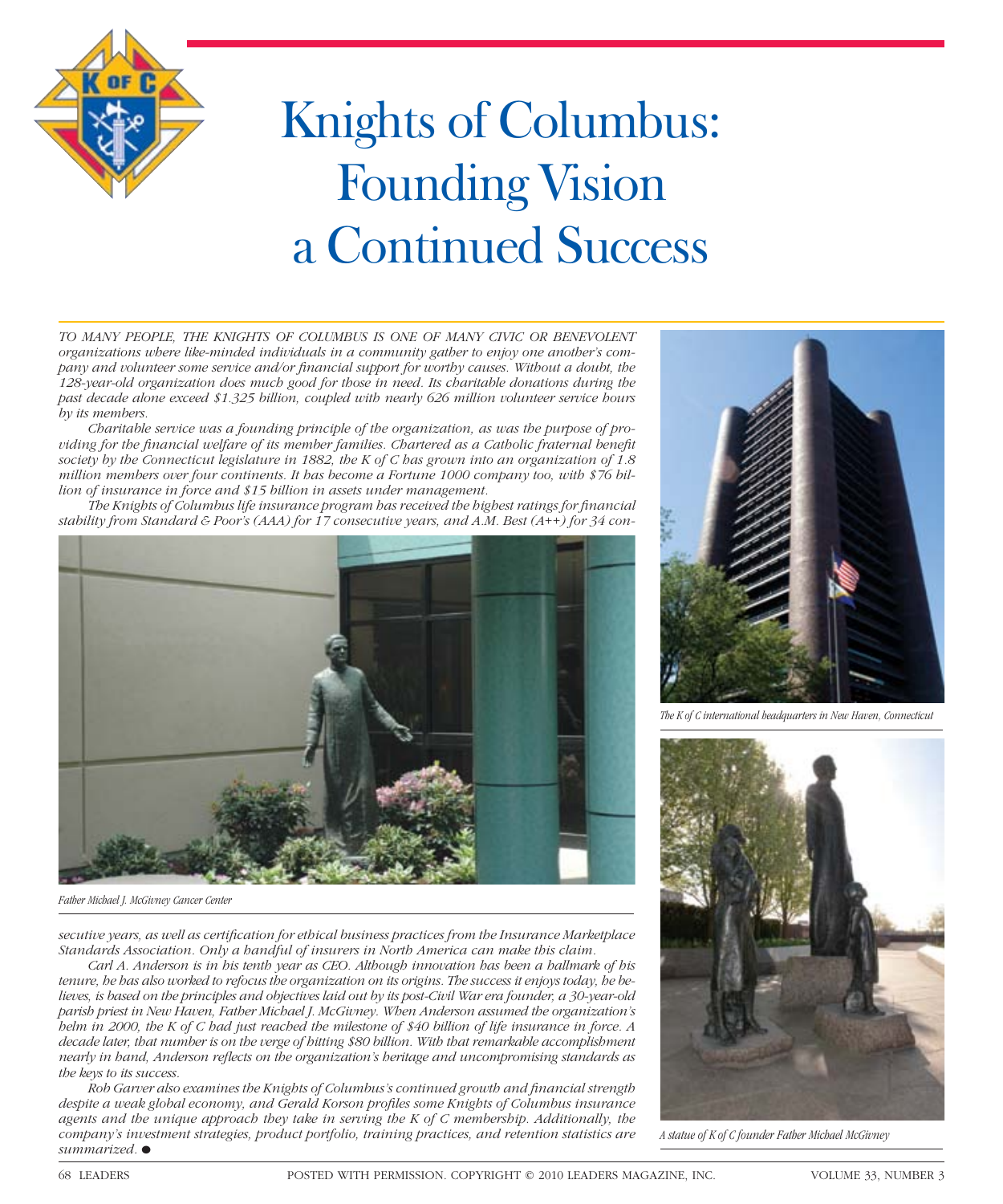### Following the Vision



#### **An interview with Knights of Columbus CEO Carl A. Anderson**

**While the last several years have brought a very difficult financial environment for businesses of all kinds, it has been especially dif**ficult for life insurers. How has the Knights of Columbus come **through all of this?**

We've come through it quite well, for a number of reasons. First, we recognized the risk involved in credit default swaps based on subprime mortgages right away, and avoided altogether the highly speculative structured transactions that later caused so much harm to the economy. Chasing the last possible basis point of return on your investments can lead to serious errors of judgment when it comes to risk tolerance. We're always conscious of the responsibility we have to our members, and don't do anything that would place their well-being in jeopardy.

Second, whether we're in good times or bad, we follow what Standard & Poor's calls our "very conservative financial strategy." Their latest report on us notes that our investment portfolio has "very strong credit quality," and that we adhere to "very strict underwriting standards." We have what they call "a very low risk tolerance," and we place "a very high value on the society's reputation."

What ties these things together – the reason we take matters of risk and reputation so seriously – is that we are meticulous about following the vision of the Catholic priest who created our organization in 1882. Father Michael McGivney wanted to safeguard both the faith and the finances of Catholic families. His vision was both religious and financial, tied closely to what would soon become known as Catholic social teaching. For more than 128 years, we've never deviated from that vision, and we've shown throughout our history that it's possible to be both financially successful and morally and ethically responsible. We don't need a special set of "business ethics." We simply adhere to a single set of moral and ethical standards that govern everything we do in our lives.

#### **How do you make decisions about where and how to invest your assets? Does "conservative" mean you never take a risk?**

As a broad, overarching principle, we simply take the position that there's no transaction that we have to undertake. In practice, that means that if there's anything about an investment decision that makes us uncomfortable, we always feel free to walk away from it. There will always be another day, and another opportunity. That was certainly our approach when the rest of the financial world was buying up subprime mortgage securities that had been cleverly repackaged to win Triple-A ratings.

We also have very specific guidelines governing the kinds of securities that we will not invest in under any circumstances, because the companies are engaged in activity that conflicts with Catholic moral teaching: companies involved in any way with abortion, contraception, human cloning, human embryonic stem cell research, for-profit health care that pays for any of these, or pornography. There are many companies in the pharmaceutical industry, for example, that would undoubtedly provide

excellent returns for us, but they're not in our portfolio because they engage in research or development in ways that violate the sanctity of human life. We find our returns elsewhere, and there are plenty of other places to go.

These are important selling points for tens of millions of Catholics who take their faith seriously. They have plenty of choices when buying life insurance. But they know that if they get it from us, the policy is supplied by an insurer that shares their moral and ethical values and is guided in all of its investment and sales practices by those values. That's part of the reason that our insurance members are so loyal and stay with us over the long haul. Our lapse rate is one of the best in the industry – 3.8 percent – and is less than half the industry average of 7.9 percent. That reflects a relationship of trust and confidence in our business practices and our proven ability to be financially successful while keeping our values at the forefront of our business activity.

By the way, the relationship works both ways. Our agents stay with us over the long haul, too. Our agent retention rate is significantly above the industry average.

#### **Do you invest in anything other than bonds? Does your lowrisk approach keep you out of other investment categories?**

About 87 percent of our assets are invested in investment-grade bonds. A little over five percent is in equities, and most of that is in preferred stocks. And we have a small amount – several hundred million dollars – in real estate, including our ChurchLoan Program. We provide mortgages for churches and Catholic schools, thereby strengthening our ties to the Catholic Church and providing the means for its expansion as its membership grows.

Church loans are yet another example of the ways in which we have strong relationships with the Catholic Church at every level. Our members provide invaluable support to every parish in which we have a council. If the parish priest needs help, our men are there for him. In thousands of parishes, we're an integral part of the "glue" that binds parishioners together socially. Our field agents are all Catholic men, and they're all active members of the Knights of Columbus. They and their families are familiar faces at Sunday Mass, and are active as ushers, lectors, and many other lay ministries. They're your friends and fellow parishioners, and that gives them a substantial advantage in the Catholic market that representatives of commercial life insurance companies can't match.

In important respects, we're much more than a life insurer. We are deeply involved in the spiritual life of the church as well. At the conclusion of our annual convention in Phoenix last year, we sponsored a free day-long religious festival at the city's hockey arena, filled it to its 20,000 person capacity, and had to turn people away. We provided significant financial and volunteer support during the pope's visit to the United States in 2008. We have cosponsored Catholic men's conferences throughout the country, and own a retreat house operated by a remarkable group of Catholic women – the Sisters of Life – in Stamford, Conncticut.

So if you're a Catholic looking for life insurance, an annuity plan, or a long-term care policy, we're the first place you're likely to look. With us, you get not only the financial coverage you need, but also the opportunity to become part of the largest and most active organization of Catholic laymen in the world.

#### **How do you grow your business in an economic environment where recovery from the recession is very slow?**

Our growth has been steady throughout the past decade, in good times and bad. We've grown our insurance in force every year, nearly doubling it from \$38 billion in 1999 to over \$74 billion last year. We set new records for life insurance sales in nine out of 12 months in 2009, and had an all-time high in annuity sales.

Many things helped us accomplish those things: an excellent, motivated and highly trained sales force; a strong shared sense of vision; efficiency upgrades at the home office; new products that have proved to be very popular; and a relationship with our members that is second to none.

The icing on the cake is the \$3.2 billion in dividends we've paid out to our insurance members over the past decade, and the \$1.7 billion paid in death benefits to survivors. During a decade in which the stock market has been extremely volatile, and when retirement fund balances have fluctuated wildly, the rock-solid stability of the kind of financial protection we offer is very attractive. We're the anchor you want in your portfolio in times like these.  $\bullet$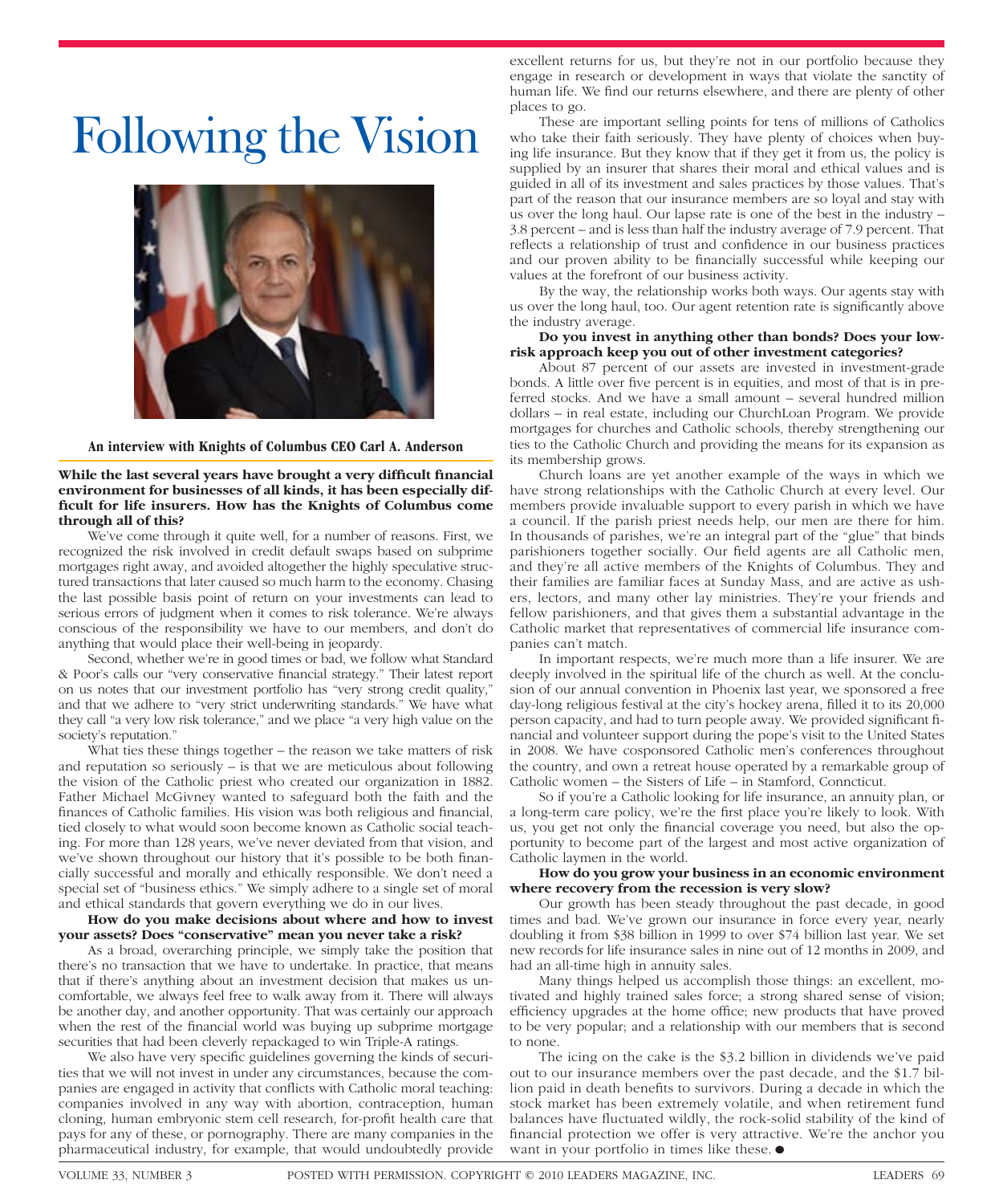# Profitability through Ethical Practices; Client Satisfaction through Service



IN ANY FORM OF COMmerce, retained business is ultimately a measure of customer confidence. Knights of Columbus Insurance has historically enjoyed one of the highest retention ratios in the life insurance industry. Over the past decade, the K of C has retained, on average, more than 96 percent of its life insurance business. As a fraternal insurer, the Knights have the advantage of loyalty at the outset, but their cus-

tomer satisfaction levels are measured in another manner as well.

During the same time period, the K of C has also remained certified by the Insurance Marketplace Standards Association (IMSA), an independent, nonprofit organization promoting high ethical standards in the marketing and service of life insurance and related products. IMSA standards exceed typical state regulatory requirements and require ongoing monitoring to ensure continuing compliance and certification. The Knights of Columbus is one of only two insur-

ers in North America that currently have the highest ratings for financial stability from Standard & Poor's (AAA, Extremely Strong) and A.M. Best

**IMS** 



(A++, Superior), as well as IMSA certification for ethical business practices.

The Knights of Columbus also has a captive force of field agents and general agents (field managers) marketing K of C products exclusively to its members and their immediate families. What's more, every member of the field force is a member of the fraternal organization. The affinity and relationships that exist among members contributes to client trust and agent integrity. There are never orphan policyholders among



With lapses totaling fewer than four out of every hundred policies, the K of C can confidently rely on renewals, and members can have faith that their policies will perform as projected. This serves the bottom line: the client and company both remain financially secure. In fact, during the noted 10-year period, in force life insurance volume has nearly doubled, while policyholders have received \$3.2 billion in dividend returns. This

is in addition to a company payout of  $$1.7$  billion in death benefits. Ethical practices build customer confidence, which leads to retained business and repeat sales. The success of the Knights of Columbus proves it.  $\bullet$ 

### Ethics & Profitability

*Catholic social teaching and Father McGivney's vision demonstrate that a business can be both ethical and successful.*

#### **By Carl A. Anderson**

THE KNIGHTS OF COLUMBUS AND MODERN CATHOLIC SOCIAL teaching were born less than a decade apart: the Knights in 1882 and the Church's social teaching that took into account the rapidly changing world of commerce with Pope Leo XIII's encyclical Rerum Novarum in 1891. Catholic social teaching and the Knights of Columbus also share a common motivation: Christ's commandment that we love our neighbors as ourselves.

F a t h e r McGivney's motivation for founding the Knights of Columbus had both religious and financial components. He was not interested in making money for shareholders or in pursuing profit at any cost. Instead, he wanted to safeguard the faith – and the finances – of Catholic families. As a Catholic organization, the Knights of Columbus

to heart ever since.



taken that message *parish priest who founded the Catholic fraternal order in 1882. A portrait of Father Michael J. McGivney, the New Haven, Connecticut* 

Prior to his election as Pope Benedict XVI, in the 1980s, Cardinal Joseph Ratzinger warned that without an ethical foundation, market economies would collapse. Unfortunately, too many companies – and too many individuals who worked for those companies – compromised core values for the false promise of quick profit. The United States, along with the whole world, is still suffering as a result.

Since the economic downturn in 2008, the ethics involved in business decisions have been a topic of much discussion. Whatever else caused the downturn, there can be no doubt that greed was a key catalyst.

The key question is this: Can a business be both ethical and successful? The answer, of course, is yes. And people know it.

#### **CHARITY AND FRATERNITY**

A Knights of Columbus/Marist Institute for Public Opinion poll last year found that three quarters of Americans, and more than 9 out of 10 executives, agree that a business can be both ethical and successful.

This is not just a matter of opinion. In a book by Jim Collins and Jerry I. Porras titled *Built to Last: Successful Habits of Visionary*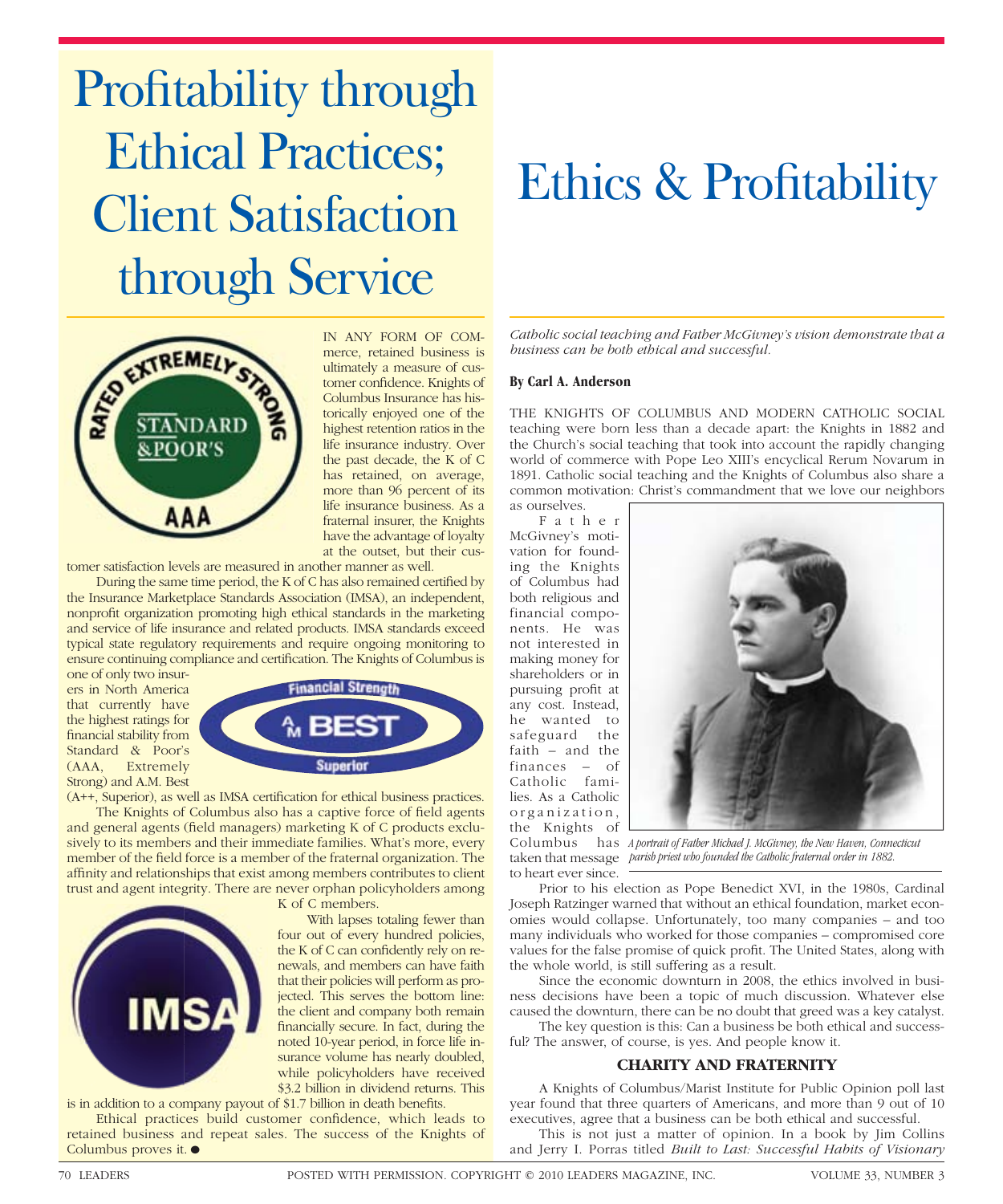*Companies* (HarperBusiness, 2004), the authors begin by rejecting the notion that "the most successful companies exist first and foremost to maximize profits."

The authors add that profit is not the "dominant driving force or primary objective" of visionary companies and conclude that "visionary companies make more money than the more purely profit-driven comparison companies."

There are many such visionary enterprises, and one of these is the Knights of Columbus.

The Order has led by example both in our charitable giving and in our ability to run a successful business enterprise based on Catholic social teaching. We consciously strive to safeguard the finances of our brother Knights and their families who invest with us and to treat our employees fairly.

Our goal has never been simply to make money. Rather, the Order exists to protect the financial future of its members' families. And our brother Knights are our family. That is our strength – and a consideration that underlies all of our decisions. That is the rationale underlying our program of insurance by brother Knights, for brother Knights.

Ethical dealings in any area, including business, must be based on the understanding of the dignity of each person, and on our responsibility to our neighbor. Rather than embracing the greed and jealousy that motivated Cain to kill his brother and then pretend ignorance of the crime by asking, "Am I my brother's keeper?" a proper approach to business takes as its model the Good Samaritan and concern for our brother.

At the Knights of Columbus, that means that our investment standards rule out investing in companies that violate Catholic teaching in a number of areas, including pornography and abortion. Yet, in one of the worst financial crises in memory, we still made money, and even improved our strength relative to the industry – not by compromising our principles, but by holding to them.

#### **THE GOLDEN RULE**

Because of our commitment to running our business in a way consistent with Catholic social teaching, we are one of only three U.S. life insurance companies – and the only one in Canada – to have achieved the highest rating for financial strength from A.M. Best and Standard  $\&$ Poor's, as well as ethical certification from the Insurance Marketplace Standards Association.

This last certification is very important because it is our ethical commitment that makes profitability possible and sustainable into the future. It is financial strength through moral strength that allows economic development to be truly sustainable. Pope Benedict made this clear in his latest encyclical, Caritas in Veritate (Charity in Truth).

Catholic social teaching tells us and our own experience proves that the golden rule – which states that we should treat others as we wish to be treated – makes good business sense.

Over time, it is the ethically run business that will avoid risky bets with others' money. It is the ethical company that will treat its customers and business associates in a manner that will earn their trust, their future business, and their loyalty.

We have seen this in recent months with an increased demand for quality, especially in regard to financial products as a key to economic recovery. But for Christians, and indeed for all people of good will, "quality" must always include the quality of a corporation's moral compass. All of us – whether we are executives, employees, investors, or consumers – must insist that this be the case.

This is not a job solely or even primarily for government, although government policies can be used to help create a more moral business climate. Each of us has a responsibility to love our neighbor and to create an ethical environment at home, at work, and throughout society.

As a general model of business, then, we can say with political economist and author Peter Drucker (1909-2005) that we do not have a need for "business ethics"; our personal ethics – present in every aspect of our lives – should eliminate the need for any specialized ethics.

Basing profitability on time-tested moral values means basing decisions on bedrock and not on the shifting sands of the latest risky fad. This is a truth that Father McGivney understood, a truth Pope Benedict understands, and it remains a guiding principle of the Knights of Columbus. ●



THE KNIGHTS OF COLUMBUS PRODUCT PORTFOLIO (life insurance, long-term care insurance, and annuities) competes directly in terms of features and benefits with industry competition. In 2008, a new series of insurance products were brought to market that keep the company competitive with commercial carriers: 20-Payment Life, Single Premium Life, Life Paid-Up at 65, Second-to-Die universal life policy, and a variety of term life products.

While influenced by the industry and market trends, the K of C weighs its policy designs differently. Because its insurance products are developed exclusively for the organization's member base, there is a keen understanding of the market demographic. The principal objective in tailoring a product is to ensure its end purpose – to be in force at the insured's death.

Product development begins with significant input from producers and organizational leaders. Before the requisite actuarial calculations and industry analysis, the K of C solicits the insights and recommendations of those involved in the fraternal work of the organization. The product introduced is typically seasoned with enhancements or design features tailored for the long-term benefit of the policyholder.

Pricing is competitive with comparable products, and consistent with sound business practices. But because investment assumptions are more conservative, income projections will be slightly lower. The long-term success of the organization, as well as satisfaction of its policyholders, results in the durability of the business. Of this, the Knights of Columbus model is an example. ●

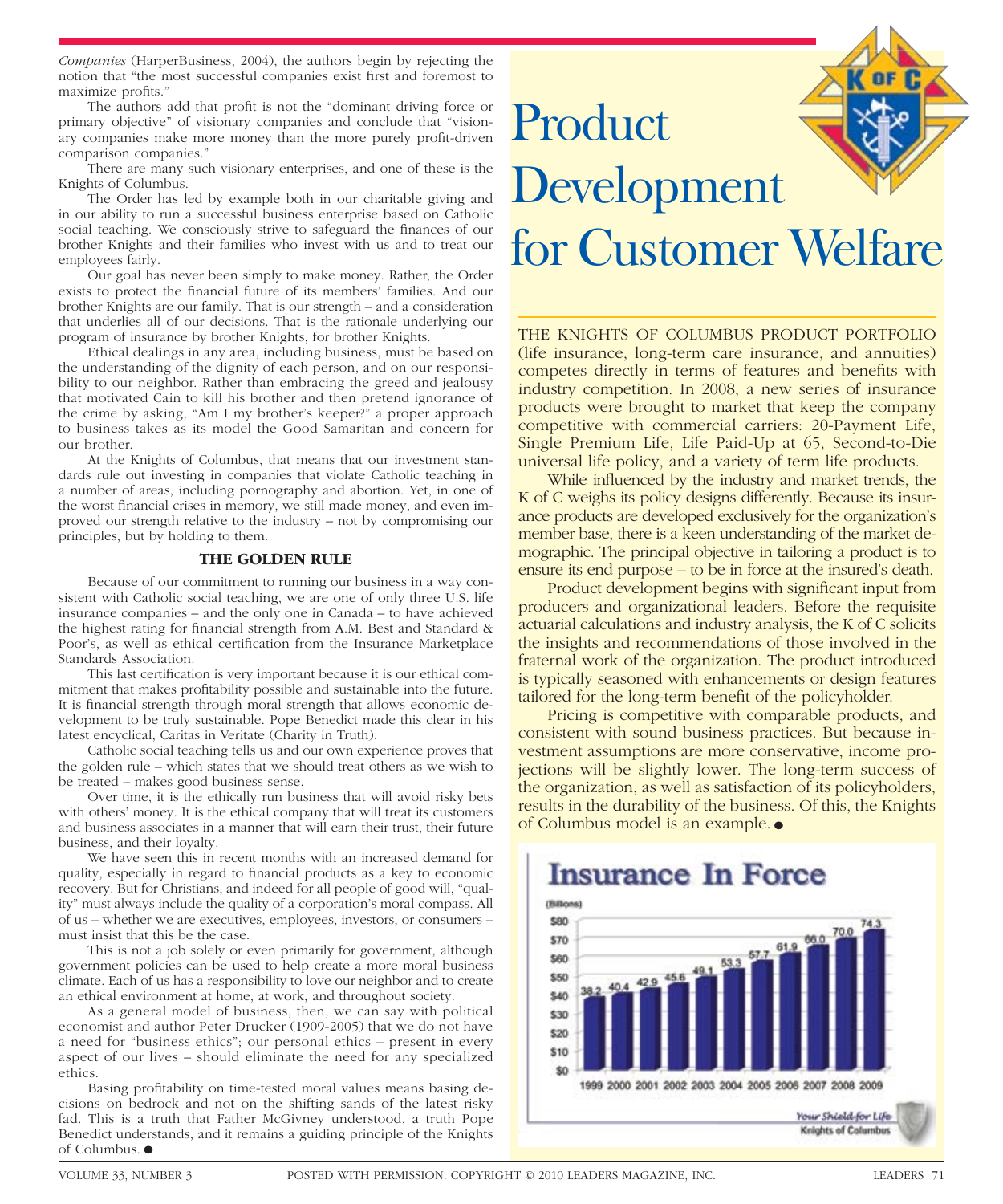

Despite a difficult financial market, Knights of Columbus Insurance has *thrived.*

#### **By Rob Garver**

AS THE GLOBAL ECONOMY SLOGGED THROUGH THE WORST OF the financial crisis in late 2008 and most of 2009, the insurance industry seemed to be mired as deeply as any other sector of the financial services industry.

Insurance firms' investment portfolios suffered, and in June 2009, global accounting firm Ernst & Young released a report identifying the insurance industry as the sector most at risk of financial meltdown as a result of the ongoing crisis.

Coincidentally, June was also the month in which two major ratings agencies – Standard & Poor's and A.M. Best – announced their opinions on the stability of New Haven, Connecticutbased Knights of Columbus Insurance.

For the 34th consecutive year, A.M. Best gave the Knights its top rating, Superior (A++). On the same day, Standard & Poor's rated the company Extremely Strong (AAA) – the highest rating available.

By year-end, the Knights of Columbus was also certified by the Insurance Marketplace Standards Association (IMSA) for its ethical business and marketing practices, making Knights of Columbus Insurance one of only three insurers in the United States – and the sole insurer in Canada – with all three distinctions.

#### **GROWTH AND STABILITY**

"They have the highest rating that we assign – and there is a relatively small percentage of companies that do," said Joseph Marinucci, an analyst with Standard & Poor's. "Their ability to make good on a claim is very strong."

Marinucci said that when S&P made the decision to renew its AAA rating on Knights of Columbus Insurance, it did so based on an extensive analysis of the company's financial position and business profile.

"We have explicit criteria for evaluating insurance companies," he said, adding that the analysis includes, but is not limited to, assessing the company's balance sheet, investment portfolio, risk exposure, and cash reserves.

In the report reaffirming its rating, S&P analysts wrote that the decision was "based on [the Knights'] extremely strong capital, very strong competitive position because of its unique strategic advantage in the Catholic market, historically strong profitability, and extremely strong liquidity."

Not everyone familiar with the Knights' high-profile role as a Catholic fraternal organization understands that the Order was originally chartered as a fraternal benefit society, dedicated to ensuring the financial wellbeing of its members and their families.

In the 128 years since its founding, the less formal mutual benefit society has developed into an internationally respected insurer, with more

than \$75 billion in life insurance in force, as well as annuities and longterm care insurance. The insurance is backed by nearly \$15 billion in assets, and its services are offered through a network of more than 1,400 full-time professional agents throughout North America.

At the same time much of the insurance industry suffered from a crisis of customer confidence, the Knights wrote a record \$7.57 billion in new policies in 2009 and issued more than twice as many annuities as it had the previous year. This growth continues a decade-long trend: From 1999 through 2009, total insurance in force more than doubled.

Supreme Knight Carl Anderson attributes the Knights' success to prudent financial management. "Our history of careful management and our conservative investment practices made all the difference when last year's severe downturn punished virtually every financial services company," he said. "Our mission, to provide financial security for our members and their families with top-quality insurance products, remains our number-one priority."

The numbers suggest that the Knights focus on client service has been very successful. With an overall lapse rate of only 3.8 percent, more than 96 percent of policyholders keep their policies in force year after year, significantly more than the industry average.

#### **A STRATEGY FOR SECURITY**

Behind the ratings and the numbers is a staff of seasoned financial professionals whose task is to invest wisely in order to preserve the financial stability of Knights of Columbus Insurance.

Senior Vice President and Chief Investment Officer Anthony V. Minopoli said that there is one key management tenet that kept the program from suffering the financial beating that many firms took during the crisis. "We subscribe to a simple mantra that says there is no transac-

> tion that we have to participate in," he said. "If we really cannot trace how a dollar comes in the front door and makes it to the bottom line, we won't participate."

> When the rest of the marketplace was running headlong to invest in complex collateralized debt obligations, collateralized loan obligations, and other products that would eventually cause the credit markets to seize up, the Knights of Columbus program held back.

"We just decided not to play in that market," said Minopoli. "It wasn't that we didn't understand those products – we understood them perfectly, and that's why we didn't get involved with those transactions."

As other firms threw money into the financial services marketplace, the Knights allocated about one-third of the industry average to investments in financial firms. When managers began to see the market for commercial mortgage-backed securities overheating last year, the Order even managed to sell some of its weaker assets into the bull

And in a year when the Federal Deposit Insurance Corporation closed 139 failed banks, Minopoli said, "We literally had exposure to one bank failure, and that was in a portfolio managed by an outside manager."

According to Minopoli, the focus on prudent investment strategies is a top-down effort. "The overall risk tolerance and the strategy I take in the investment department is completely understood by senior management. I have never been pushed to take risks we shouldn't take."

In a message to members, Thomas P. Smith Jr., Executive Vice President (Agencies and Marketing), explained what the Knights' financial strength means for members.

"First," he wrote, "it means that you can take great pride in the success your organization is having in fulfilling the vision of Father Michael J. McGivney by caring for the financial security of our members and their families. Second, in case you haven't already, this would be a great time to get on the bandwagon and have a discussion with your agent."

*ROB GARVER is a freelance writer from Springfield, Va., specializing in financial services and the business community.*  $\bullet$ 

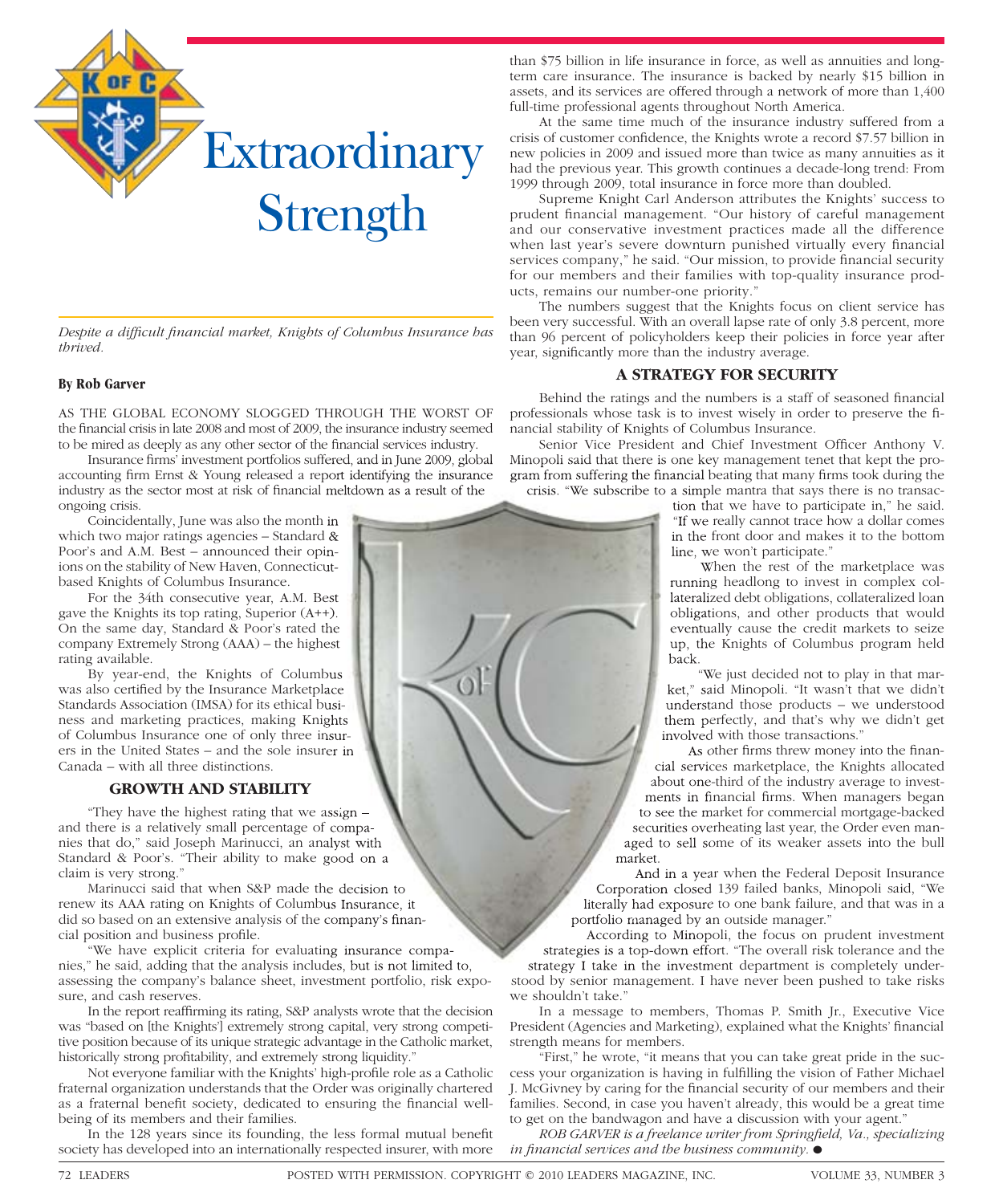## All in a Day's Work

*Knights of Columbus agents respond to a call to help others secure their fi nancial future and plan for the unexpected.*

#### **By Gerald Korson**

EDWARD O'KEEFE REMEMBERS THE FUNERAL AS IF IT WERE YESTERDAY.



*K of C Field Agent Edward O'Keefe is a member of St. Ursula Council 5058 in Parkville, Maryland, and the Robert Marlowe Agency.*

Today, whenever a potential client is reluctant to discuss his financial needs, O'Keefe recalls the widow's gratitude. And he remembers he has a chance to make a difference in the lives of families when they are in most need of support.

It is this perspective that drives the Order's field agents. Numbering more than 1,300, they are dedicated men charged with ensuring that brother Knights and their families have a financial strategy that will provide for their retirement, their emergency needs, and their surviving beneficiaries.

#### **UP TO THE CHALLENGE**

Catholics who associate the Knights with pancake breakfasts, Tootsie Rolls, and Fourth Degree honor guards may not be aware of the Order's fraternal benefits, said Doug Kelly, an agent with the Kevin Pfeifer Agency and member of St. Robert Bellarmine Council 10108 in Omaha, Nebraska.

"People don't know there is this whole other segment that helps them protect their families," Kelly explained. "As agents, if we don't convey that with passion, then we're letting Father McGivney down."

Kelly said the most fulfilling aspect of his work is in helping families solidify their financial future and protect their assets. His biggest frustration is not yet being able to meet and help all 940 families in his region. "There are not enough hours in the day to do everything I want and

need to do to help my members," he said.

The deceased, a brother Knight, was a relatively young man, married with children, and his death evoked intense grief throughout the parish. O'Keefe, the Knights of Columbus field agent who had secured him a life insurance policy, was close to him and his family.

"The moment that had the greatest impact on me was when I visited with his widow after his funeral," said O'Keefe, a member of St. Ursula Council 5058 in Parkville, Maryland., and an agent with the Robert Marlowe Agency. "She said to me, 'If my husband had not joined the Knights of Columbus, he would have had no death benefit.' She thanked me for my persistence in meeting with them on a regular basis. That reinforced how important our work is to members and their families."

Agency.

The challenge, he said, is to

"No one who boarded the Titanic was too concerned about the life rafts," said Bouvier. "When the ship started going down, all of a sudden the rafts became very important."

Life rafts have been in high demand since the economic downturn in 2008. While many financial firms fared poorly – and their investors still worse – the Knights' financial products became even more popular.

"People are safety-oriented now, and that's actually helped in a lot of ways," said O'Keefe. "I think the Knights overall have had some *K of C Field Agent Neil Bouvier, a former*  of their best years ever because *schoolteacher, now teaches Knights of Columbus*  people are moving toward products that are guaranteed, products *financially*. they can count on in the future."



*O'Keefe enjoys an afternoon in the park with his wife and daughter.*

trip. Another couple he had advised was still weighing financial options when the wife was struck by a car and left disabled.

"I could no longer offer them the same financial security discussed during our first visit," Ortega said. "This is very difficult for me to watch in my community."

#### **BECOMING EDUCATED**

New field agents usually receive training from a general agent, a manager of one of the Order's 137 regional agencies. They must complete a comprehensive program, understand the ethics of the profession, and pursue continuing education and certifications to retain up-to-date knowledge of financial products and opportunities. Previous experience in insurance, accounting, or sales is not a prerequisite for success. Ortega was a mechanical engineer and restaurateur. Kelly, a longtime administrator, earned his master's degree in human development.

Across the border in Edmonton, Alberta, former schoolteacher Neil Bouvier of St-Thomas d'Aquin Council 9046 said he utilizes his classroom skills regularly in his capacity as a field agent with the Marc Bouchard

"Basically, the job I do now involves education," said Bouvier. "The men I speak with probably don't wake up that morning saying, 'Today's the day I have to buy life insurance.' It's a matter of priorities. I have to show him that life insurance is not about benefitting himself, but the people he cares about most — his wife and children."

impress upon couples the need to plan for contingencies long before a crisis occurs.

This frustration is fed by soul-rending anecdotes involving Knights who put off buying insurance – with devastating results.

"One of the biggest challenges for me has been working with families that want to wait or think about purchasing insurance," said Jose Ortega, a member of San Jose y la Virgen Maria Council 14948 in Lynn, Massachusetts, and an agent with the Joseph DiCalogero Agency. "I don't want to force people to purchase insurance before they are ready, but I know how these benefits can help. It is heartbreaking when I return to see them and something terrible has happened." Ortega recalled one couple that decided to postpone a decision on life insurance until after their vacation in Puerto Rico. Tragically, the wife died on that

*members how life insurance protects families*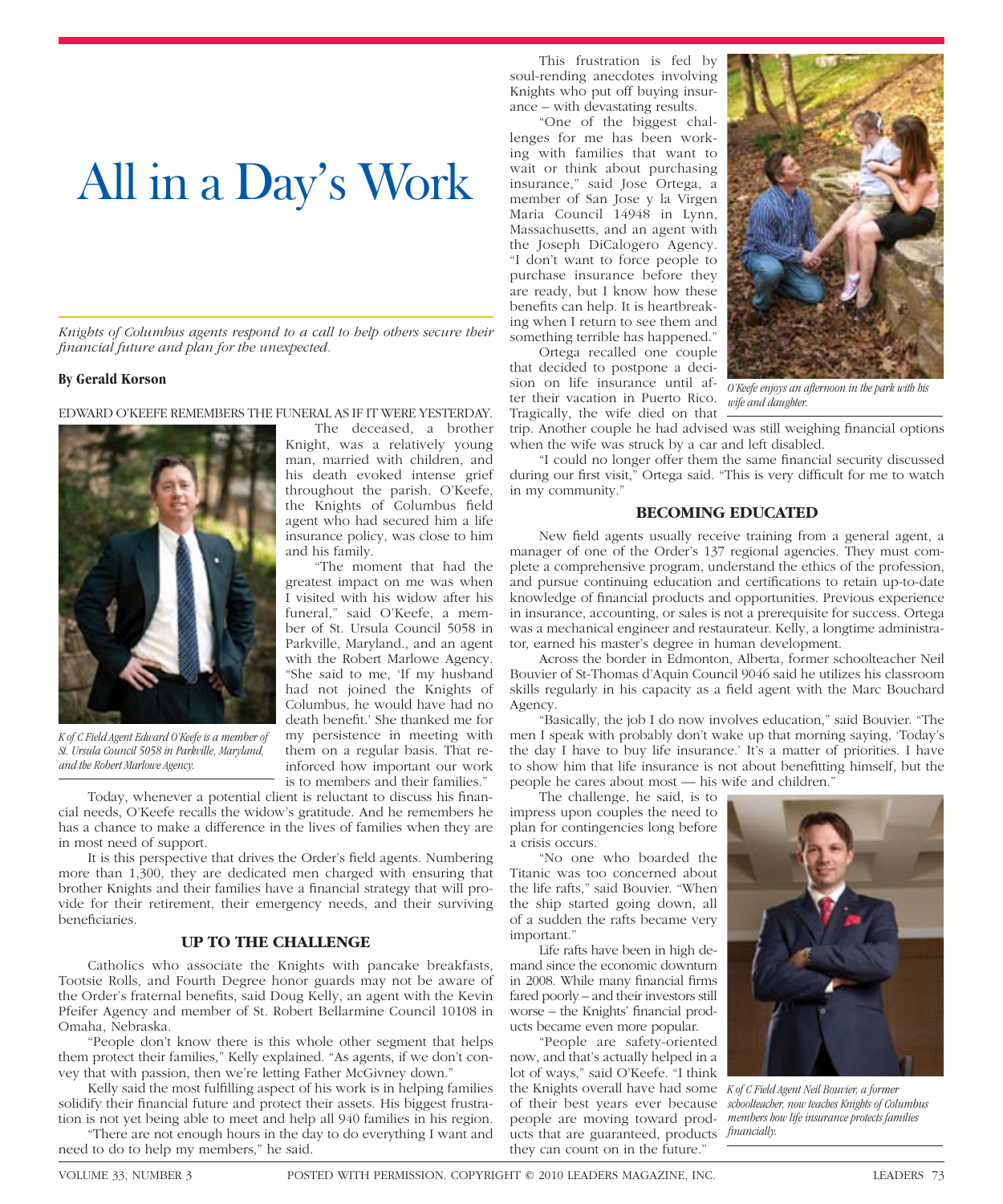

*Bouvier, pictured with his wife and baby.*

Steve Owens, a K of C field agent with the Ben Baca Agency, said such guarantees are important to agents because they take seriously the promises they make to their brother Knights.

"I go out and keep the promises made by other agents years ago, and I make promises every day that I know will be kept in the future," he said. "I don't have to wonder what will happen to the families if the market goes down."

#### **THE CALL AND COMMITMENT**

Most agents get their start the same way they become Knights: Somebody asks them.

"My council field agent invited me to consider a career with the Knights of Columbus," said Owens, a member of Father Robert Ross Council 6095 in Stanton, California. "I soon learned that this invitation was more like a calling. I could see that a career with the Knights would allow me to spend my working hours helping others in a job that is tied to my Catholic faith. What could be better?"

This sense of vocation is common among Knights of Columbus agents, and it is confirmed through personal experiences.

Owens recalled sitting down with a Knight and his wife for a routine annual review of their financial security and informing them of the substantial cash value that their whole-life policy had accrued. Several



*Ortega reads with his wife and daughter.*

weeks later, they found themselves in sudden financial straits and remembered what he had told them.

"I believe God sent you to us two months ago when you came to do the review," the couple told Owens when they contacted him. "We had no idea that we had access to that cash value. This financial problem was going to happen anyway, but we'll be able to manage it because you were here."

The responsibilities of a field agent sometimes extend well beyond the sale of insurance. Among other things, agents sometimes assist with funeral arrangements if their clients pass away, complete claim forms, and secure the survivors' Social Security and veterans benefits. "We have a whole checklist that we go through with them," Kelly said. "They rely on us to be their local experts."

Although a widow can purchase or modify financial products for only a year after her husband's death, Kelly said he and other K of C field agents will continue to check on her well-being indefinitely.

"All these other insurance guys say, 'Why would you keep visiting somebody if you can't sell them anything?' That completely misses the point," Kelly explained. "I visit them because I promised their husbands I would always take care of them and their kids. That's how deep the commitment runs in us."

Another aspect that agents appreciate is that the Order does not hold stock in any firms whose products or aims

conflict with Catholic moral or ethical values. "If you're looking for an ethical fund, it would be awfully tough to find a fund that matches your Catholic beliefs better than the Knights of

#### **A REWARDING PROFESSION**

Columbus," said Bouvier.

What O'Keefe enjoys most about his job is the opportunity to work with Catholic families who share his faith and values. He has a special affinity with families that have members with physical or intellectual disabilities.

"These families are on the frontline of the pro-life movement, and I have a deep understanding of their emotional and financial stresses," said O'Keefe, who has a daughter with both Down syndrome and autism.

> Ortega, meanwhile, has a special place in his heart for Spanish- and Portuguese-speaking members, and his multilingual abilities have helped him reach this often underserved community.



*Knights of Columbus Field Agent Jose Ortega is a member of San Jose y la Virgen Maria Council 14948 in Lynn, Massachussets, and an agent with the Joseph DiCalogero Agency.*

"A big part of my job has been educating families about the Order and the benefits that come with membership," said Ortega, who has made many connections through Spanish liturgies and the Cursillo and Charismatic movements. His work has more than doubled membership in his area and has led to the formation of two new councils.

The very nature of a field agent's work brings him into contact with some of the most intimate and emotional moments in a family's life. Kelly recalled a friend who deferred his life insurance purchase for years before finally settling on a policy in the fall of 2007. Seven months later, the man was diagnosed with leukemia.

"I visited him numerous times in the hospital, and there was nothing else the doctors could do for him," Kelly said. "In his last days, I sat on his bed, holding his hand, and he asked me, 'What else do I need to do?' And I said, 'You've done everything you needed to do to protect your wife and family.'"

*GERALD KORSON writes from Fort Wayne, Indiana•*